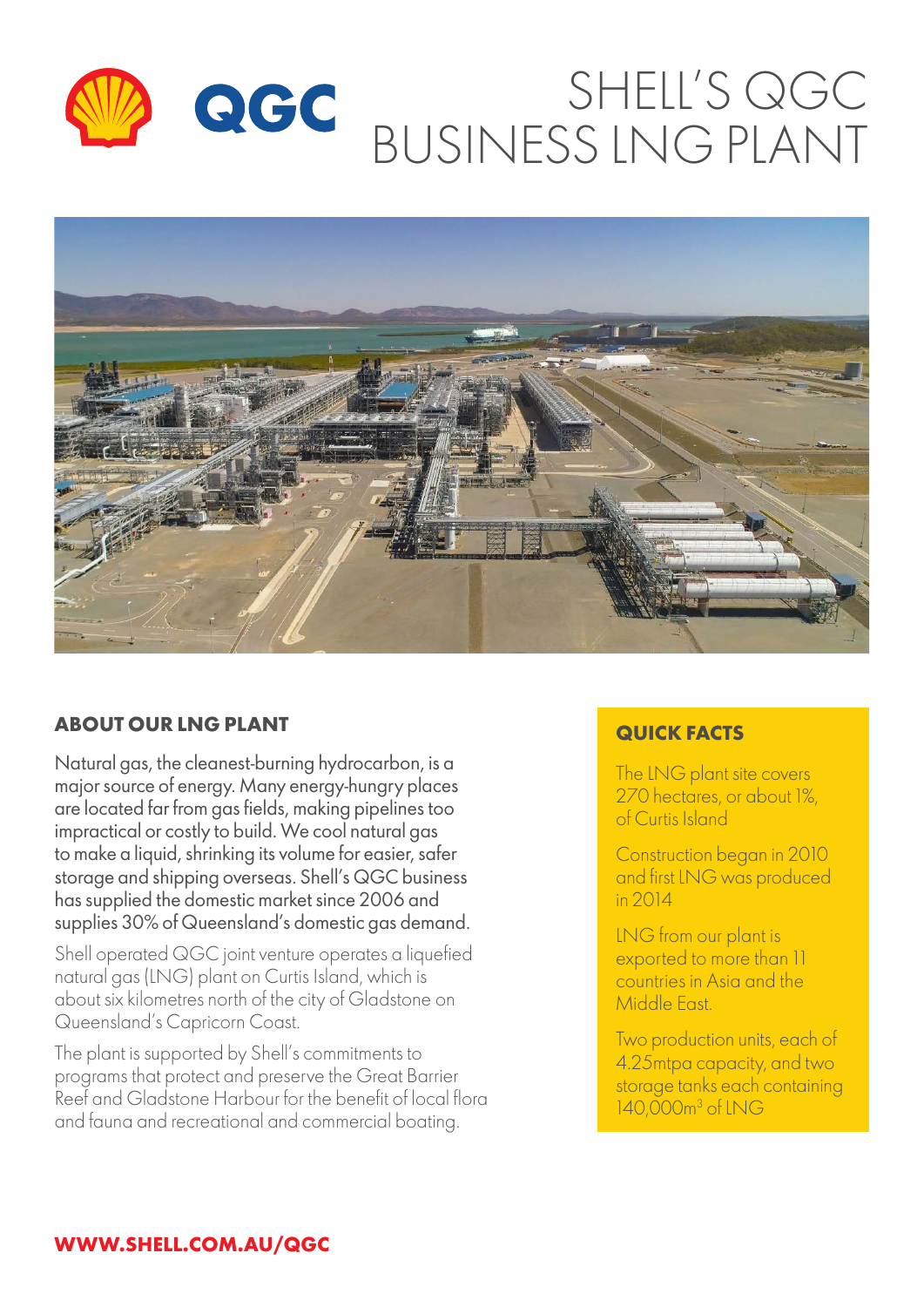

#### **LNG PLANT**

Independent monitoring shows Gladstone's air-quality meets global standards for clean air.

Community members can access Gladstone air quality data at www.apps.des.qld.au/air-quality

Monitoring shows that flaring at the plant is not affecting overall air quality in Gladstone.

Emissions from the plant are reported to the Federal Department of Environment and Energy, which publishes the data annually.

## **AIR QUALITY**

#### **QUICK FACTS**

Natural gas and LNG are non-toxic

A three-stage cooling process is used to transform natural gas, from the Surat Basin, to LNG

Natural gas is cooled to -162°C. This reduces it to 1/600th of its original volume, making it economical to transport by ship

Around 120 cargoes are exported per year

# **PROCESSING GAS TO LIQUEFIED NATURAL GAS (LNG)**